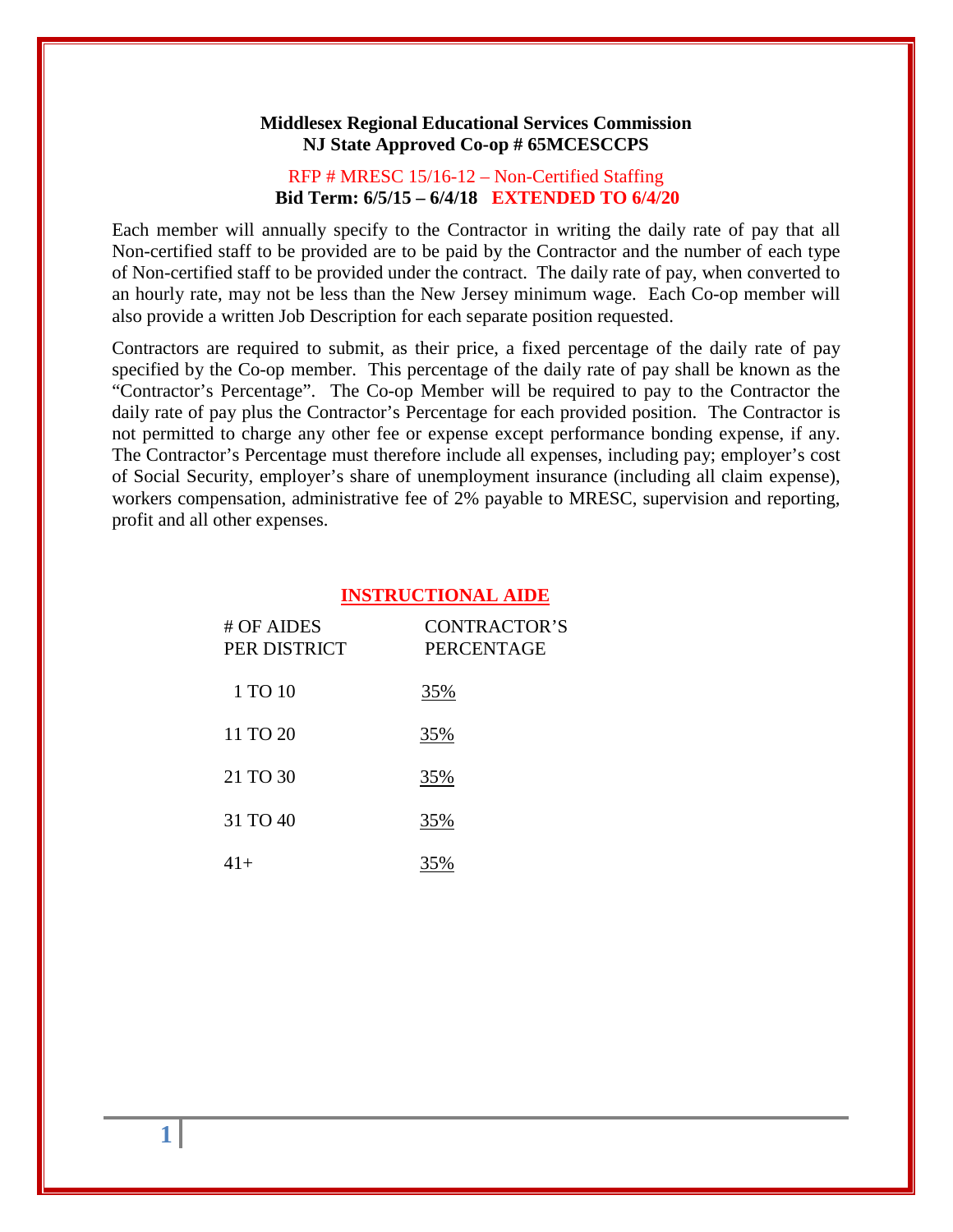# **Middlesex Regional Educational Services Commission NJ State Approved Co-op # 65MCESCCPS**

RFP # MRESC 15/16-12 – Non-Certified Staffing  **Bid Term: 6/5/15 – 6/4/18 EXTENDED TO 6/4/20**

## **DRIVER**

| # OF DRIVERS REQUIRED | <b>CONTRACTOR'S PERCENTAGE</b> |
|-----------------------|--------------------------------|
| 1 TO 10               | 42%                            |
| 11 TO 20              | 42%                            |
| 21 TO 30              | 42%                            |
| 31 TO 40              | 42%                            |
| $41+$                 |                                |

# **CUSTODIAN/MAINTENANCE**

| # OF CUSTODIANS<br><b>REQUIRED</b> | CONTRACTOR'S PERCENTAGE |
|------------------------------------|-------------------------|
| 1 TO 10                            | 42%                     |
| 11 TO 20                           | 42%                     |
| 21 TO 30                           | 42%                     |
| 31 TO 40                           | 42%                     |
| $41+$                              |                         |